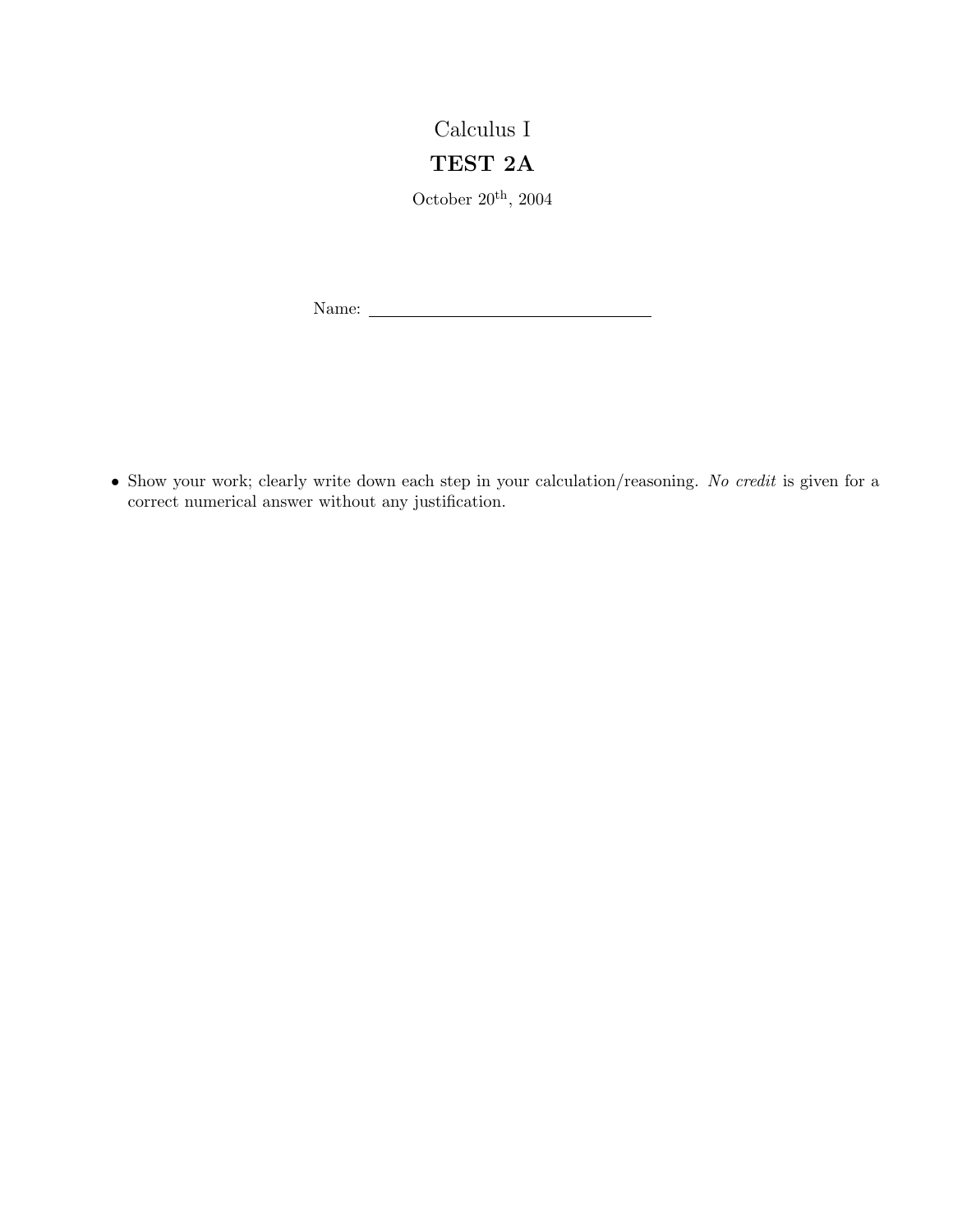## 1. (a) (4pts) Differentiate

$$
f(x) = (x^2 - 45)^3
$$

(b)  $(\text{6pts})$  Find the points of inflection of  $f$ .

2. (10pts) Differentiate

$$
f(x) = \frac{e^{3x}}{1 + \ln x}
$$

3. (10pts) Differentiate

$$
y = \sin^2\left(3x^2 - 2x\right)
$$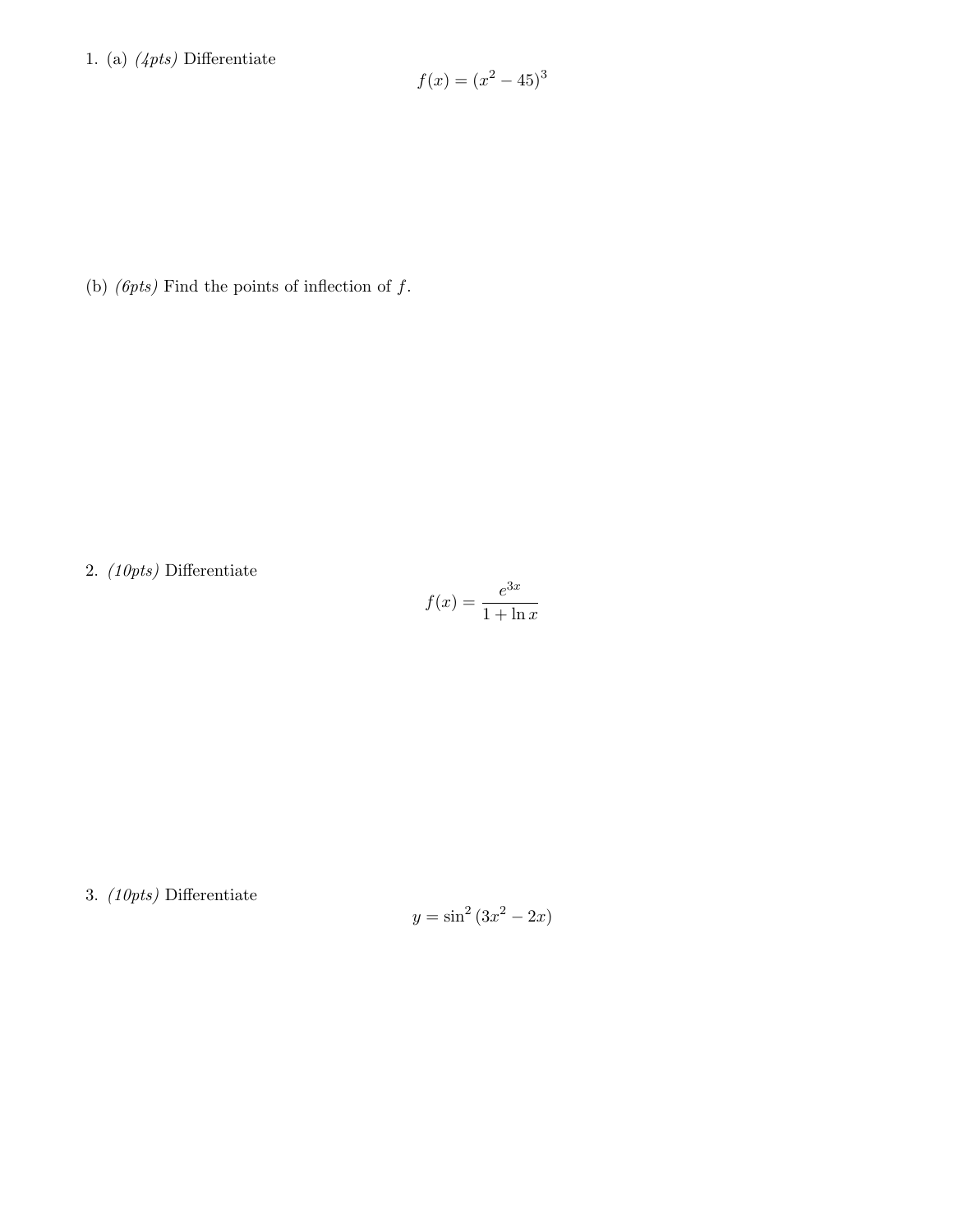## 4. (10pts) Differentiate

$$
y = (\cos x)^x
$$

(Hint: use logarithmic differentiation)

5. (10pts) Use logarithmic differentiation to differentiate the following:

$$
y = \frac{e^x (2x+1)\sqrt{x}}{x^2 - 1}
$$

(You don't have to find a common denominator.)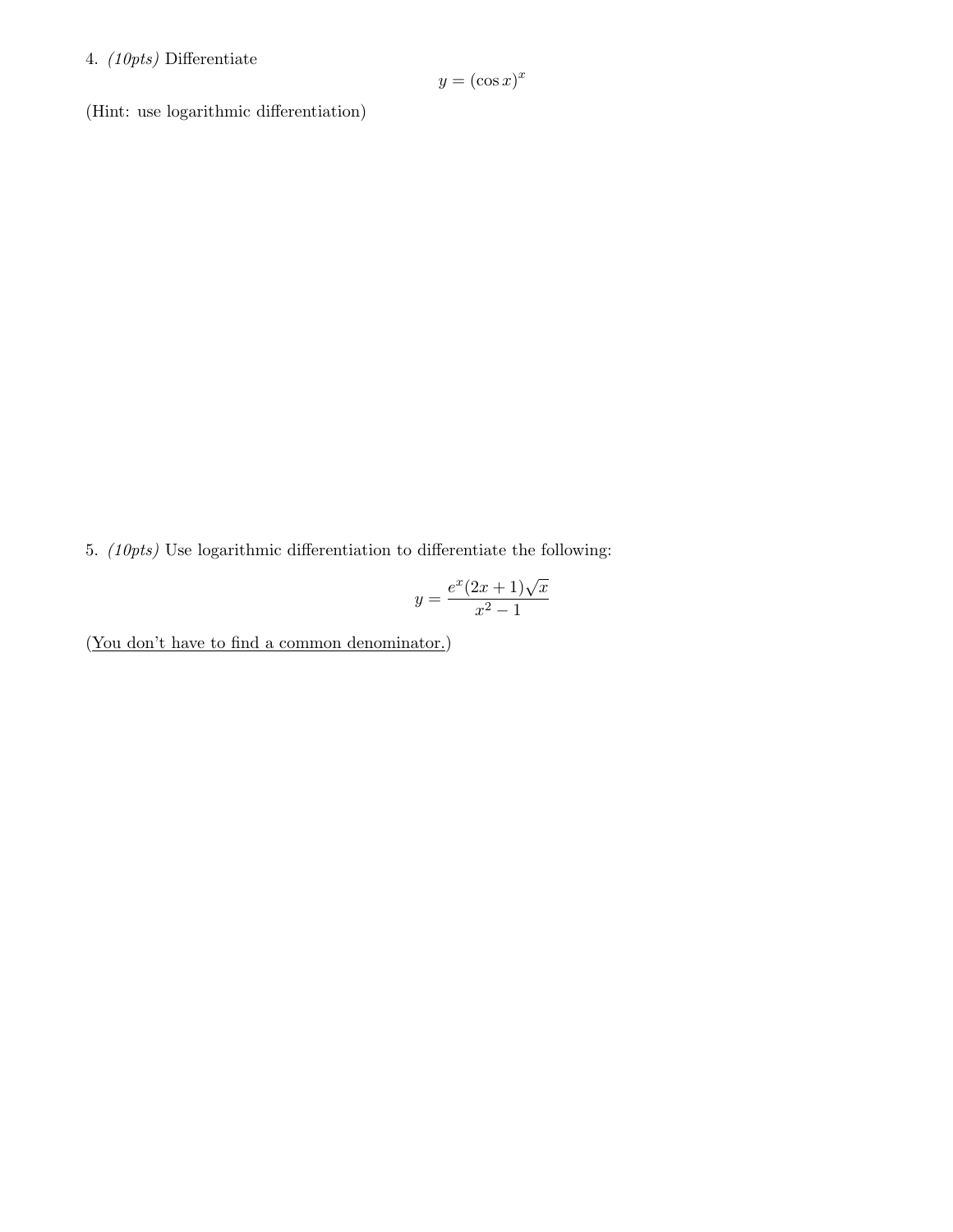6. (5pts) Suppose that  $h(x) = f(g(x))$ . Find  $h'(1)$  if  $f'(5) = 2$  and  $g(x) = 4x^2 + x$ .

7. (10pts) Find the point(s) of the curve  $y = e^x(x^2 + 4x + 5)$  where the tangent line is horizontal.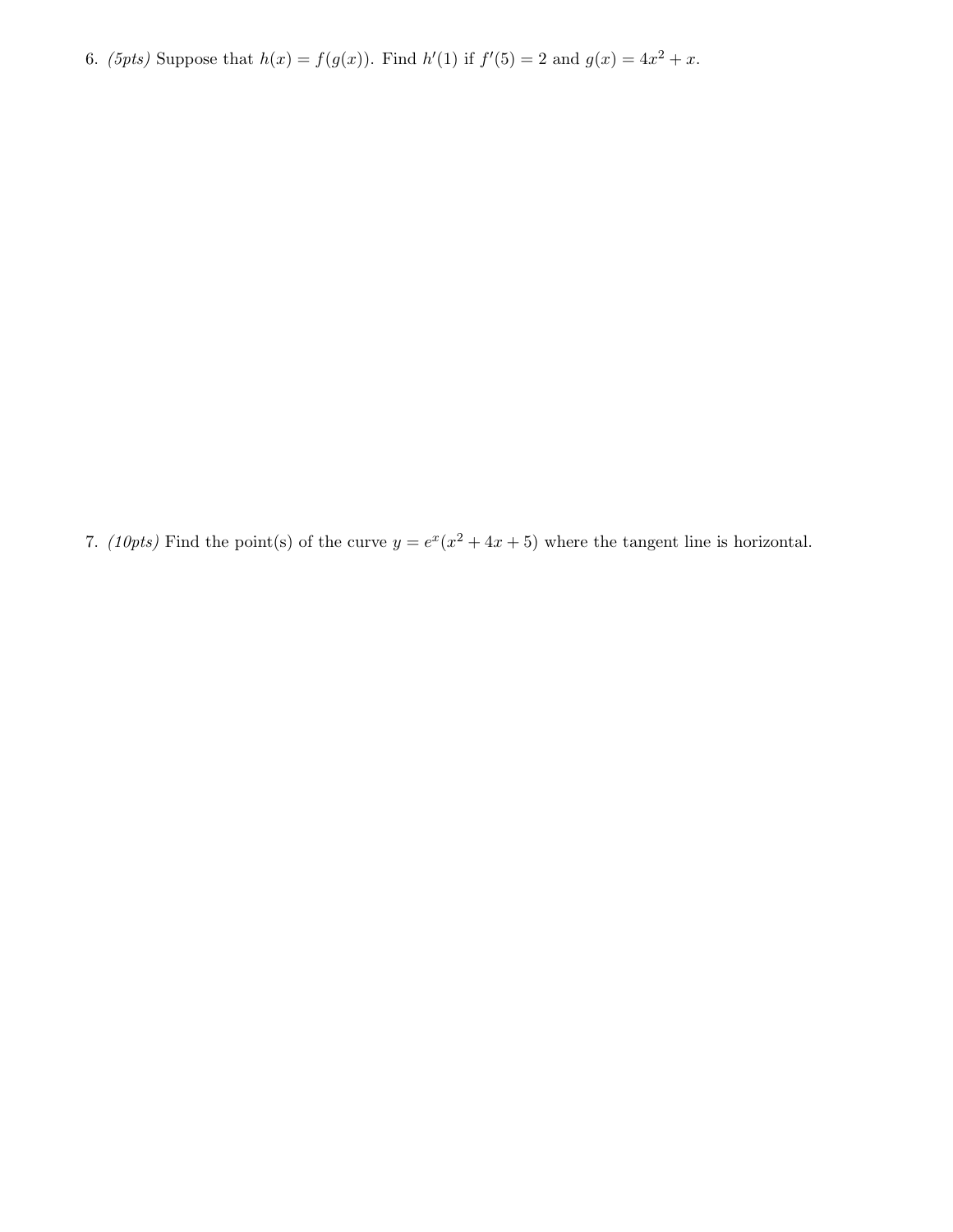8. (10pts) Find the equation of the tangent line at the point  $(-5, \frac{9}{4})$  $\frac{9}{4}$ ) for the following curve:

$$
\frac{x^2}{16} - \frac{y^2}{9} = 1
$$

9. (a) ( $\gamma_{pts}$ ) Use Newton's method with  $x_1 = 1.2$  to show that  $\sqrt[4]{2} \approx 1.18920712$ .

(b) (3pts) Starting with  $x_1 = 1.2$ , at what  $x_n$  can you stop, if you would like to know  $\sqrt[4]{2}$  correct to 6 decimal places? Explain your answer.